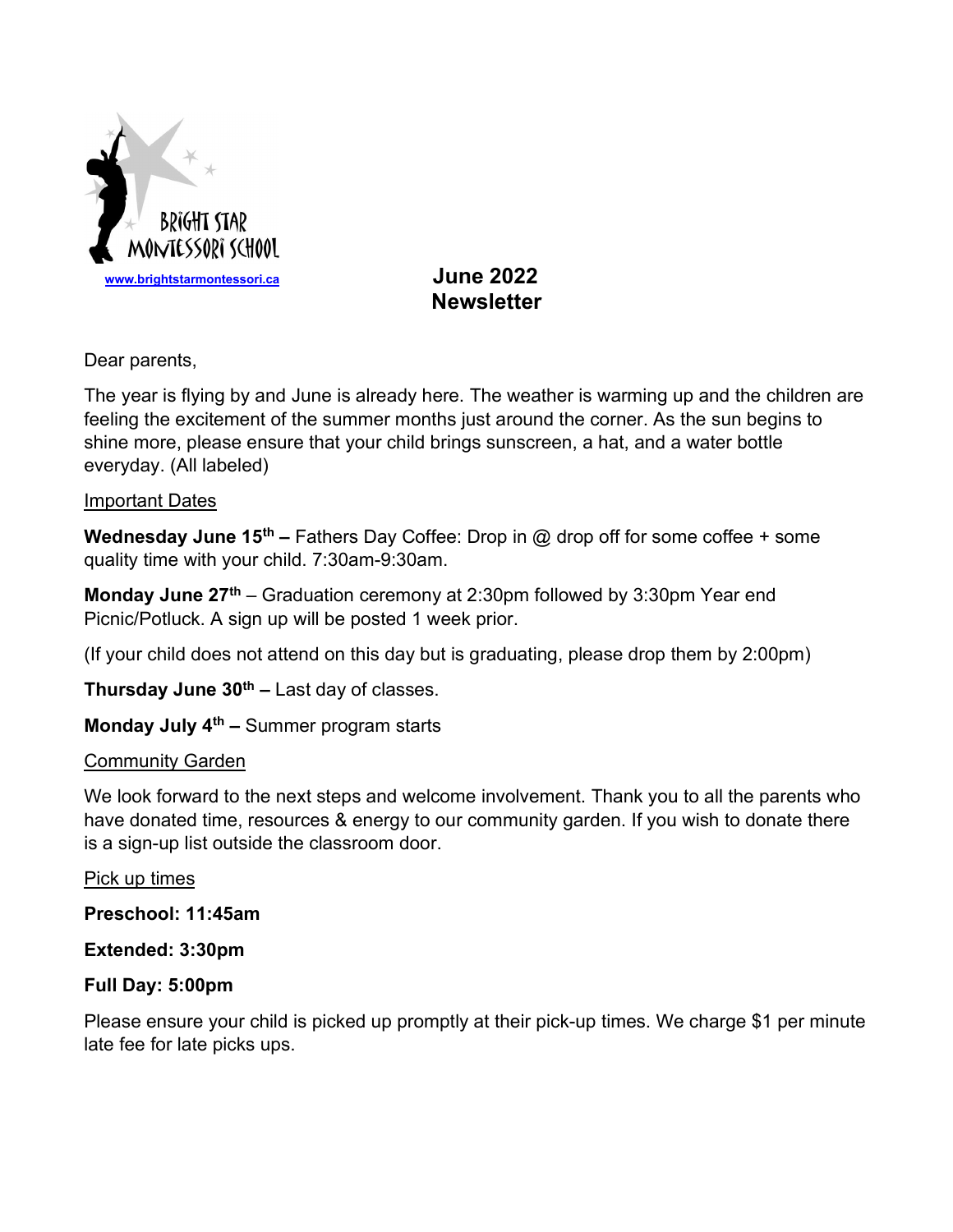#### **School Pictures**

We are looking forward to seeing the photos from picture day. We are waiting for proofs to arrive and when they do, parents will receive a picture day ID that will allow them to order pictures online.

We would like to say a big thank you to all of our families. We have enjoyed our time with your children throughout the year and really appreciate your continued support everyday. For those families that are moving on we hope that you will keep in touch and come back to visit whenever you can.

Happy summer!

Sincerely,

Miss Linda, Miss Kate & Miss Rema

Miss Juhee, Miss Rita & Miss Lindsay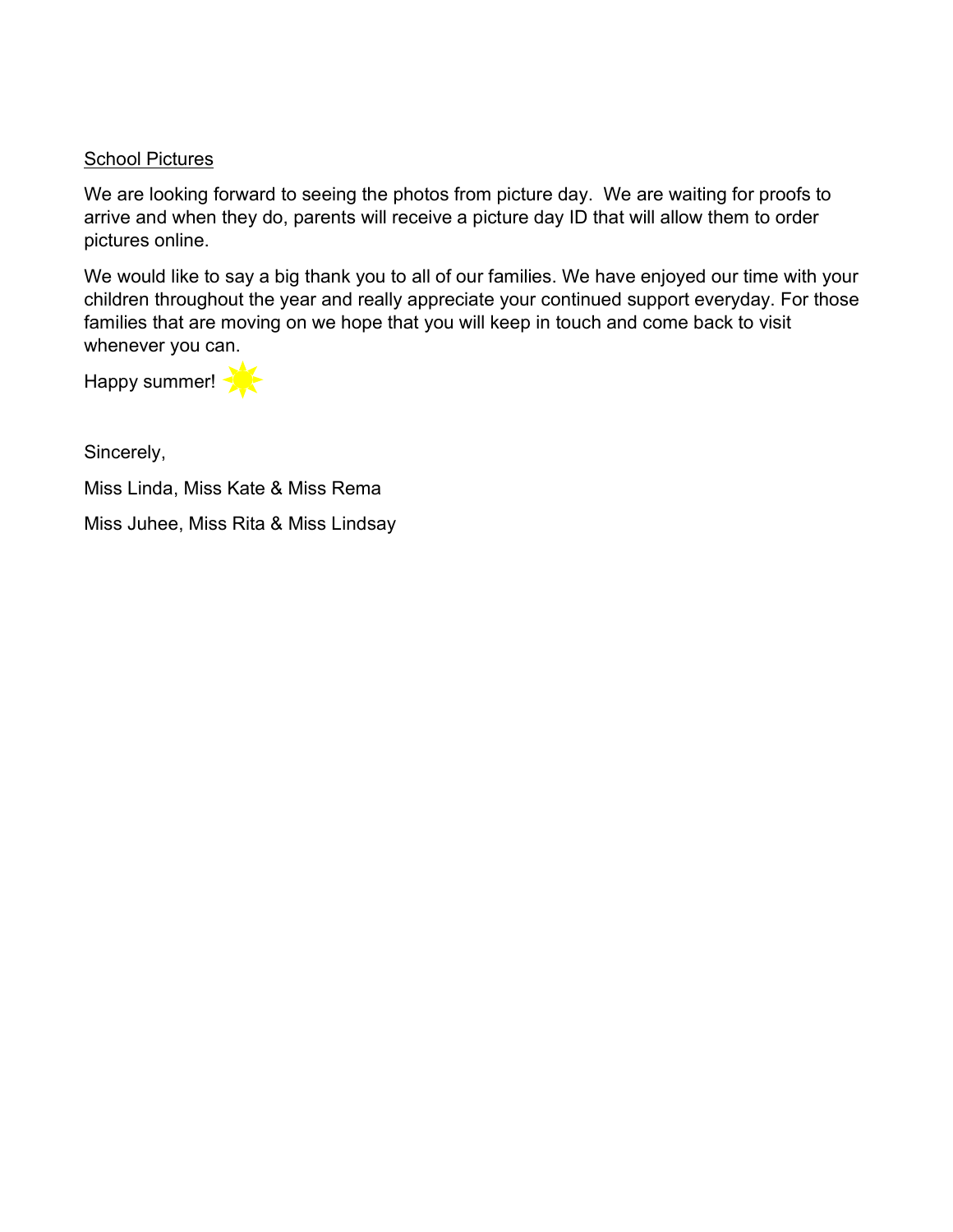

 **Qualicum Beach Newsletter**

Dear parents,

Summer is just around the corner and with this we are hoping for some more sunny days. Please send a labeled sun hat and sunscreen for your child to keep at school. We will be applying sunscreen before any outdoor play. Please we aware that as the heat does increase, please dress your child appropriately for the ever-changing weather.

#### **June**

In June we will be celebrating Father's Day on June 16<sup>th</sup> with a Father's Day dance in our second classroom. Please arrive around 2:45pm for this event. We will have a table set up with some snacks and water bottles for refreshment.

Wednesday June 29<sup>th</sup> will be having our graduation ceremony in the gym. If your child will be graduating, please arrive around 2:15pm for a 2:30pm start. Parents and grandparents' welcome.

With the school year coming to an end, we will be sending home all your child's work over the year. Please do not leave before collecting all of their hard work. If you will be away at any point over the summer, please let us know so we can plan accordingly.

#### **May**

In May we continued our letter works with the letters T, U, and V. We spoke lots about all the different tyles of trees we see around us. Many children brought in show and tell items from nature ranging from driftwood to bird nest and eggs. The children love sharing with their friends about what they have learnt about their show and tell.